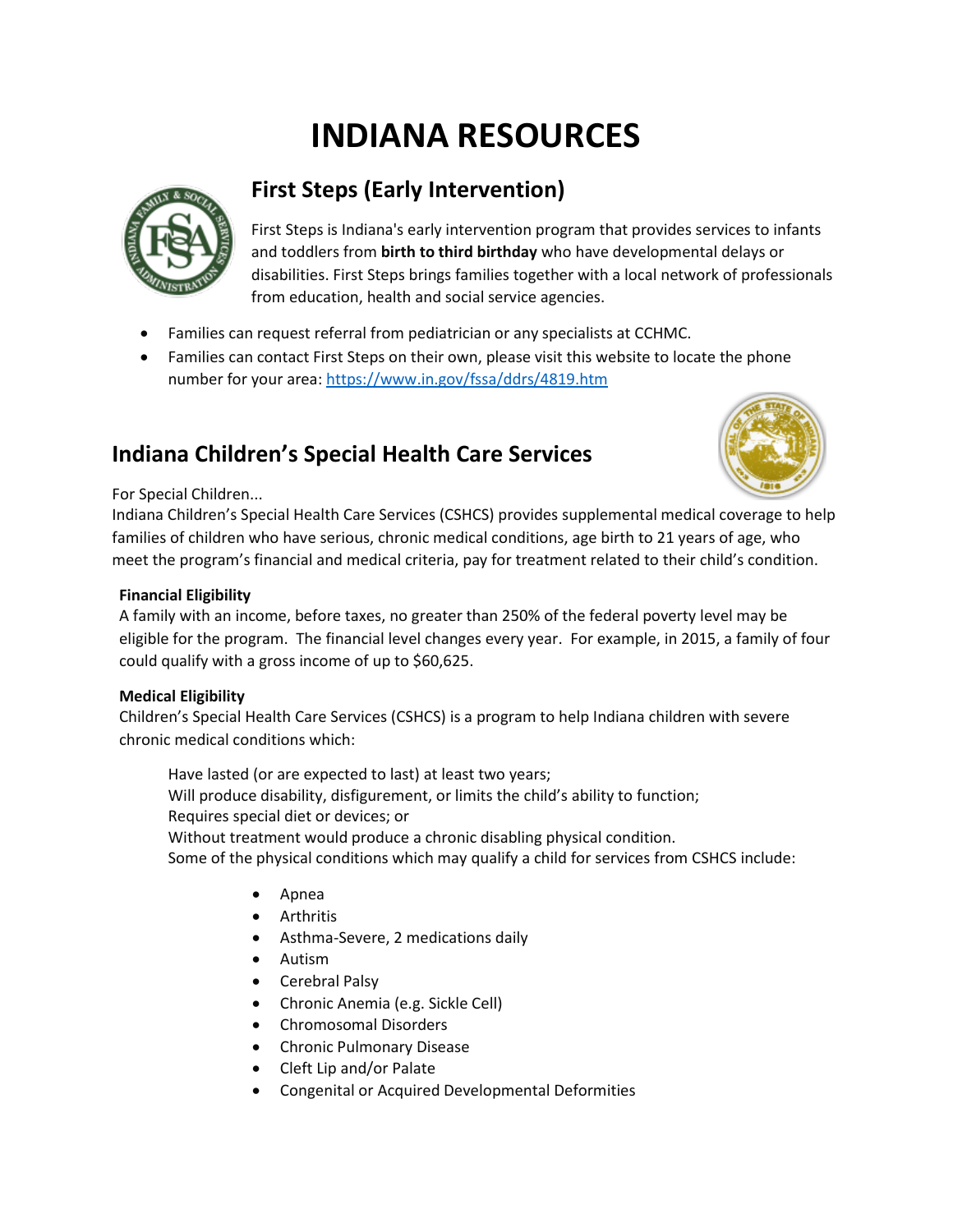- Congenital Heart Disease or Arrhythmias
- Cystic Fibrosis (life time medical eligibility)
- Endocrine Deficiencies (e.g. Diabetics)
- Hydrocephalus
- Inflammatory Bowel Disease
- Inborn Errors of Metabolism (e.g. PKU)
- Myelodysplasia or Spinal cord Dysfunction (e.g. Spina Bifida)
- Neuromuscular Dysfunction
- Oncologic Disorders (e.g. Cancer)
- Profound Bilateral Hearing Loss
- Renal Disease
- Seizure Disorder
- Severe Hemophilia

#### **What services are available?**

For eligible applicants, services may include:

- Diagnostic evaluations
- Comprehensive well child and sick child care
- Specialty care and other services related to the eligible medical conditions
- Immunizations
- Prescription drugs
- Routine dental care
- Community referrals and information

#### **How Do You Apply?**

You can print a copy [here](https://forms.in.gov/Download.aspx?id=5528) or you may contact your local county [Division of Family Resources,](http://www.in.gov/fssa/dfr/2999.htm) First Steps [Agency,](http://www.in.gov/fssa/ddrs/4089.htm) or [Riley Hospital.](http://iuhealth.org/riley/)

To complete the application, you'll need these documents:

- Your child's birth certificate
- Proof of residence (rent or property payment receipt, voter's registration, driver's license, last year's federal income tax return, or city directory listing)
- Health insurance information
- Proof for all household members income (three consecutive current paycheck stubs or recent federal income tax forms)

#### **Important items to remember:**

- When requesting prior authorization, please make sure that the National Provider Identifier (NPI) number you give to the PA nurse is the same NPI number you will use when you submit a claim for payment. The NPI number that appears on the prior authorization must match the NPI number that is in the pay-to box (field) on the claim. If these numbers do not match, your claim may be denied.
- All primary insurance policies must be followed before CSHCS will consider payment.
- All insurance must be used first
- All equipment, supplies, therapy, hospitalizations, and emergency room visits must be directly related to the eligible medical condition and must be authorized.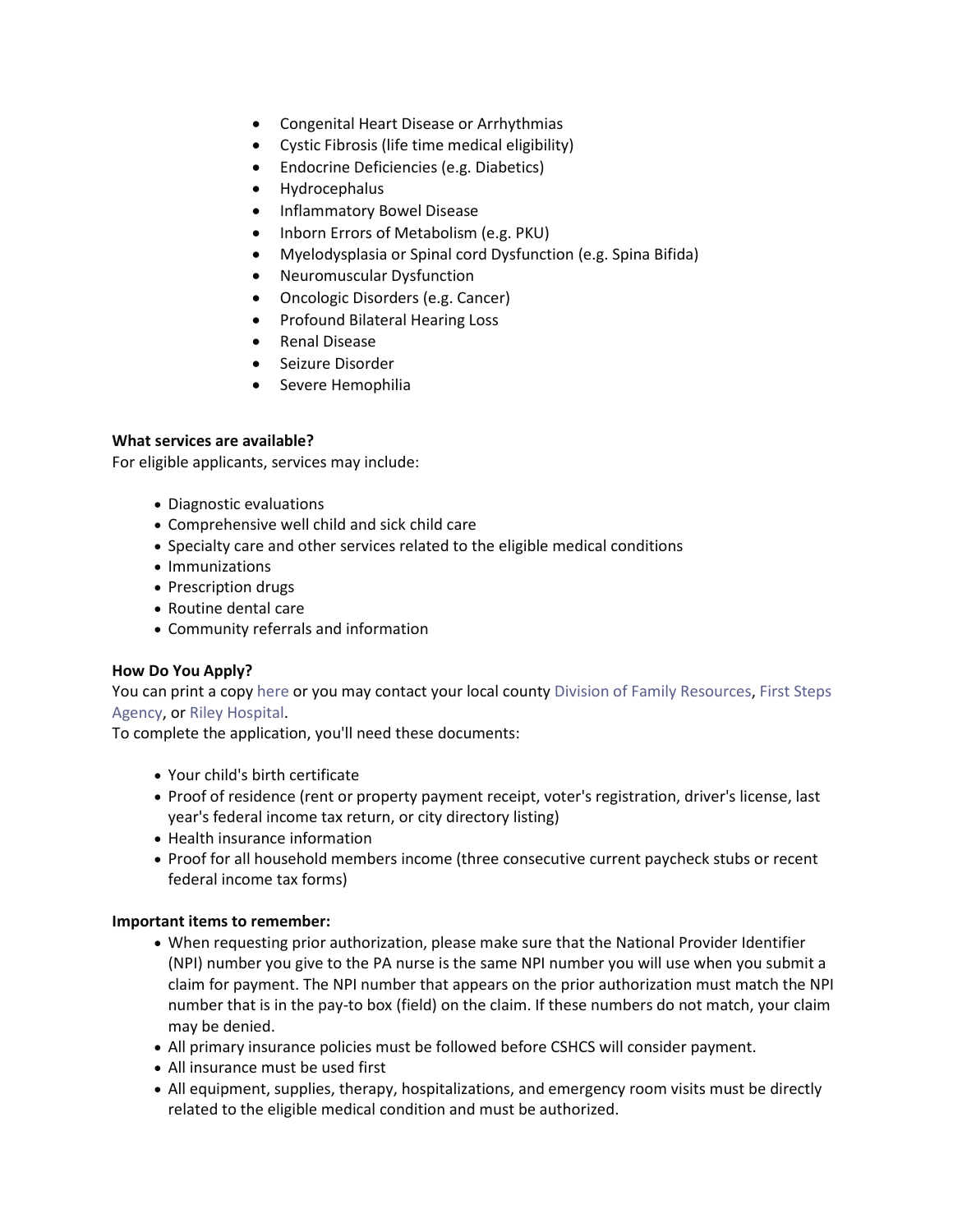Medical and financial eligibility will be reevaluated annually.



### **Bureau of Developmental Disability Services (BDDS)**

The Division of Disability and Rehabilitative Services (DDRS) Bureau of Developmental Disabilities Services (BDDS) provides services for individuals with developmental disabilities that enable them to live as independently as possible in their communities. BDDS assists individuals in receiving community supports and residential services using a person-centered plan to help determine which services are needed and who can best provide them. BDDS also monitors the quality of care and the facilities of those who are approved to provide these services in Indiana.

#### **1. Caregiver Supports Services**

The Caregiver Support services provides temporary assistance to families caring for eligible persons with intellectual and developmental disabilities who are residing with the family or legal guardian. Caregiver Supports are short-term relief period for the primary caregiver. These supports can be provided in the primary caregiver's and person's home or a non-private residential setting. Caregiver Support services are furnished on a short-term hourly basis. The service is designed to provide temporary relief of the primary caregiver to the greatest number of eligible families within the available funds.

#### **How does someone apply for Caregiver Support Services?**

Applications for Caregiver Support Services may be made online, by mail or in-person. To apply online, please click on the online application link below. To apply by mail or in-person please call or visit your local [BDDS District office a](http://www.in.gov/fssa/ddrs/4088.htm)nd request an application.

#### **2. Waivers**

**\*Waivers are federally and state funded Medicaid program to provide qualifying children and adults with disabilities support in the home and community rather than in an institutional setting. \*ONLY child's income and assets are considered when determining Medicaid eligibility for a child under the age of 18 who is applying for a waiver.**

#### **Family Support Waiver**

Improving wait list for this waiver Limit of \$16,545 Help with: Supported Employment, Community Habilitation, Respite, Behavioral Support, Therapies, Adult Day Services, and a Medicaid Card

#### **Community Integration & Habilitation (CIH)**

Funds are determined based on NEED For emergency situations, no waiting list Help with: Supported Employment, Community Habilitation, Respite, Behavioral Support, Therapies, Adult Day Services, and a Medicaid Card